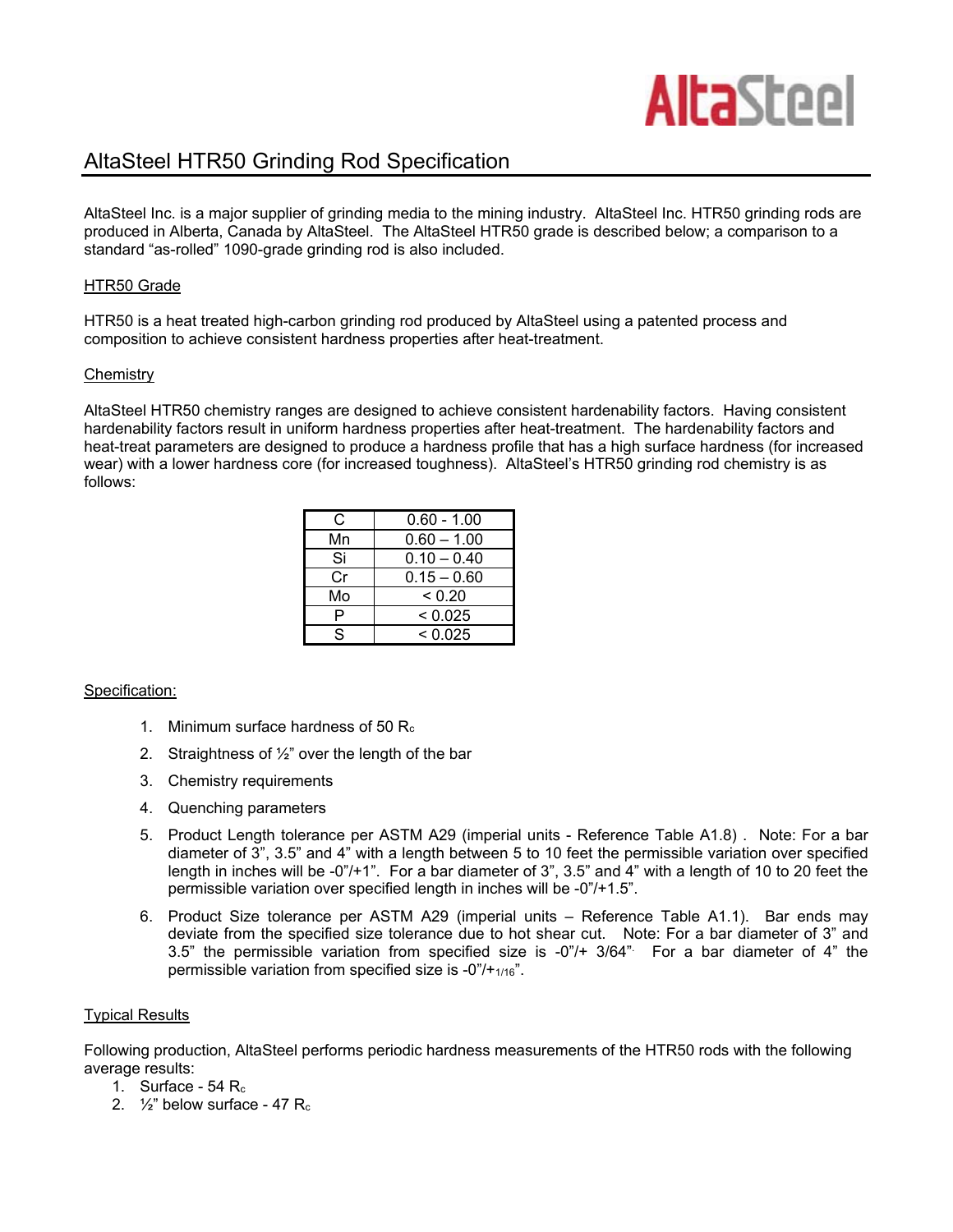# **Alta**Steel

- 3. Core 39 Rc
- 4. Annealed ends less than  $35 R_c$
- 5. Average volumetric hardness 45 Rc
- 6. Hardness profile see Comparison section

### Hazard Identification

Heat Treated Grinding Rods often contain shards or "bear-claws" (partially) attached to the annealed ends. These pose a cutting/laceration hazard when painting and handling bundles. Proper personal protective equipment is to be used when working with processed Grinding Rod.

### 1090 Grade

The 1090 grade has the chemical requirements of AISI 1090.

| C  | $0.85 - 0.98$ |
|----|---------------|
| Mn | $0.60 - 0.90$ |
| P  | $0.040$ max   |
| S  | $0.050$ max   |
| Si | $0.15 - 0.35$ |

(Cu, Ni, Cr, and Mo are present in residual amounts only)

The as-rolled 1090 grade has a typical through hardness of 30  $R_c$  (see comparison information below).

### Grinding Rod Comparisons

Heat-treated rods contain lower carbon and higher alloy levels than 1090 rods. The heat-treated rods consist of a hard tempered martensite case with a tough bainite/pearlite core.

The higher hardness rods reduce mill consumption significantly. AltaSteel HTR50 mill trials have shown consumption decreases of approximately 20% - 25% over 1090 rods.



# HARDNESS PROFILES